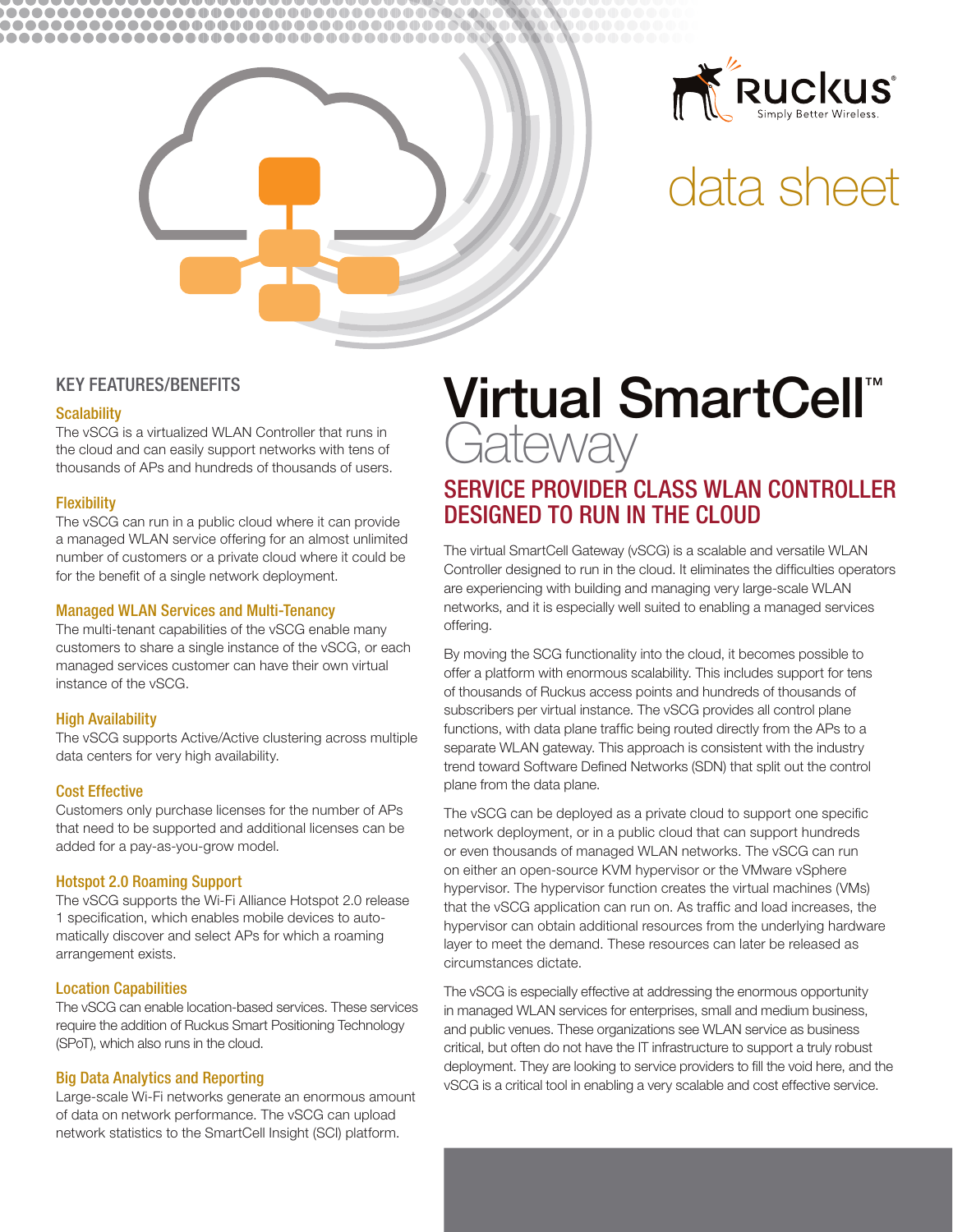# Virtual SmartCell<sup>™</sup> Gateway SERVICE PROVIDER CLASS WLAN CONTROLLER **DESIGNED TO RUN IN THE CLOUD**

..................................... 

> Figure 1 shows how the vSCG would be deployed in an actual network. All control plane traffic flows between the Ruckus access points and the vSCG in the cloud. All data plane traffic is routed directly from the Ruckus access points to a WLAN gateway, without passing through the vSCG. This greatly simplifies network design as it allows the WLAN Controller function to be consolidated in a national data center, while the WLAN gateway function can reside in regional data center. This approach allows user data to be quickly routed via the most expeditious path to the Internet. Ruckus supports L2oGRE (aka Soft GRE) for this data tunneling function. Soft GRE is supported by most WLAN gateways. The RADIUS Proxy function on the vSCG can greatly reduce the RADIUS traffic load on the WLAN gateways.

# **Highly Scalable and Fully Featured WLAN Controller**

The vSCG has the scale and the feature set for the most demanding service provider applications. It has been designed with Network Function Virtualization (NFV) in mind, a central tenant of which is the decoupling of the application from the underlying hardware. By splitting out the WLAN control plane from the data plane, and then virtualizing the WLAN Controller application, the stage is set for an extremely versatile network deployment that is consistent with emerging industry trends (See figure 1).

The vSCG WLAN Controller function provides feature-rich access point management, including control over their self-organizing smart networking behaviors such as RF management, load balancing, adaptive meshing, and backhaul optimization.

The following are some of the capabilities that are enabled by the vSCG WLAN Controller function.

### **WLAN radio resource management**

The vSCG supports a variety of radio resource management techniques of which the most important is ChannelFly™. This algorithm allows APs to automatically select the optimum 2.4 and 5 GHz channels so as to maximize performance and minimize interference. When properly deployed, ChannelFly can double the capacity of a WLAN network in a high-density environment. The vSCG also manages dynamic mesh deployments that make



use of the 5 GHz band to backhaul AP traffic to a point where wireline facilities are available. Mesh backhaul configurations can be dynamically reconfigured to reroute traffic over different paths as conditions change.

#### **Seamless low-latency WLAN handoffs**

The vSCG supports seamless handoff for subscribers as they move from one Wi-Fi AP to another in the coverage area. It is not necessary for the user to re-authenticate as they move about. Their credentials are passed from access point to access point. Handoffs are performed rapidly, and there is no impact on the application. The vSCG also supports Wi-Fi RAN load balancing.

#### **Hotspot 2.0 based roaming**

Hotspot 2.0 enables seamless network discovery and selection along with seamless authentication using 802.1x/EAP. It represents the future of Wi-Fi roaming and has picked up a tremendous amount of support from throughout the wireless industry. The vSCG supports Hotspot 2.0 by enabling Ruckus APs to exchange information with Wi-Fi devices pre-association. The information that is exchanged includes details on roaming consortiums that are supportted by that AP as well as information on backhaul capacity and loading. The Wi-Fi device then selects the best available AP and begins the authentication process. Hotspot 2.0 is automatic and requires no user intervention.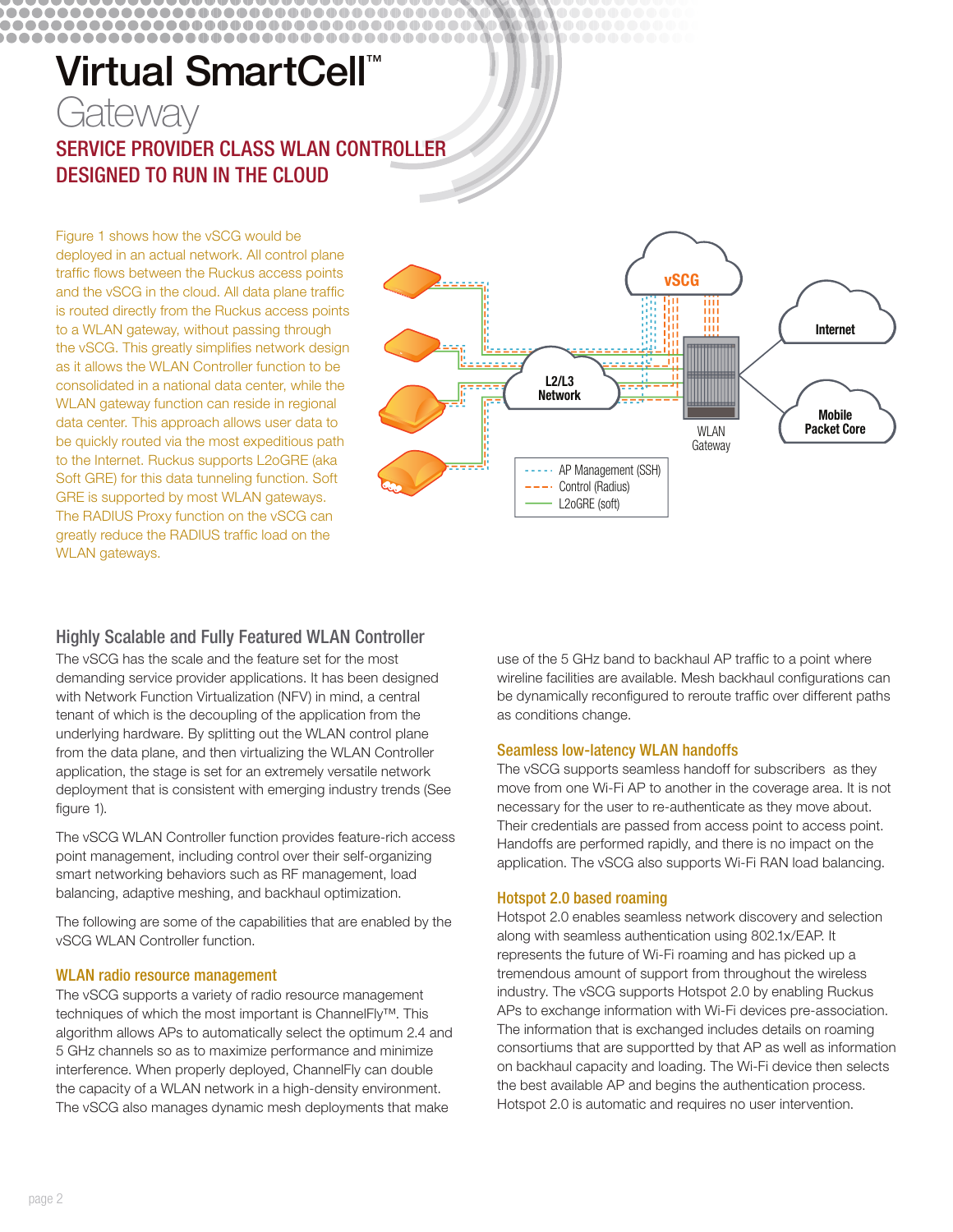#### .....................................

# Virtual SmartCell<sup>™</sup>



SERVICE PROVIDER CLASS WLAN CONTROLLER **DESIGNED TO RUN IN THE CLOUD** 



Figure 2: The built-in EMS in the vSCG provides user-friendly fullfledged FCAPS support and can be easily integrated with existing OSS/BSS systems.

# **Operations and Administration (OAM)**

### **Element management system**

With the built-in EMS, the vSCG supports rapid deployment and eliminates the need for separate and expensive management systems. The built-in EMS provides user-friendly full-fledged FCAPS support and can be easily integrated with existing OSS/ BSS systems via a variety of interfaces ranging from traditional SNMP or CLI based interfaces to web programming friendly secure API based methods (RESTful JSON). See Figure 2.

### **Statistics, KPIs and reports**

The vSCG's built-in EMS provides rich near real-time statistics on subscribers (including client fingerprinting), APs, SSIDs, mesh backhaul, and the vSCG cluster itself. Reports ranging from hours to years can be generated for a variety of key performance indicators (KPIs) and exported out in multiple formats. For operators seeking richer information reporting, Ruckus also provides the SmartCell Insight (SCI) appliance for long-term storage, sophisticated data mining and analysis, and richer more complex reporting.

### **Access point configuration and management**

Access point configuration is a key function of the vSCG and especially important when rolling out networks with tens of thousands or hundreds of thousands of access points. In a Ruckus network deployment, access points will automatically connect to a pre-determined vSCG instance when they are installed in the field. They will identify themselves via MAC address

and serial number, and then their configuration will be automatically downloaded along with their zone number. The configuration information for each AP is downloaded to the vSCG from an external provisioning system via a CVS file or an API (see figure 3).



Figure 3: Automatic Access Point Configuration is the process by which APs installed in the field can have their configuration automatically downloaded to them via the vSCG.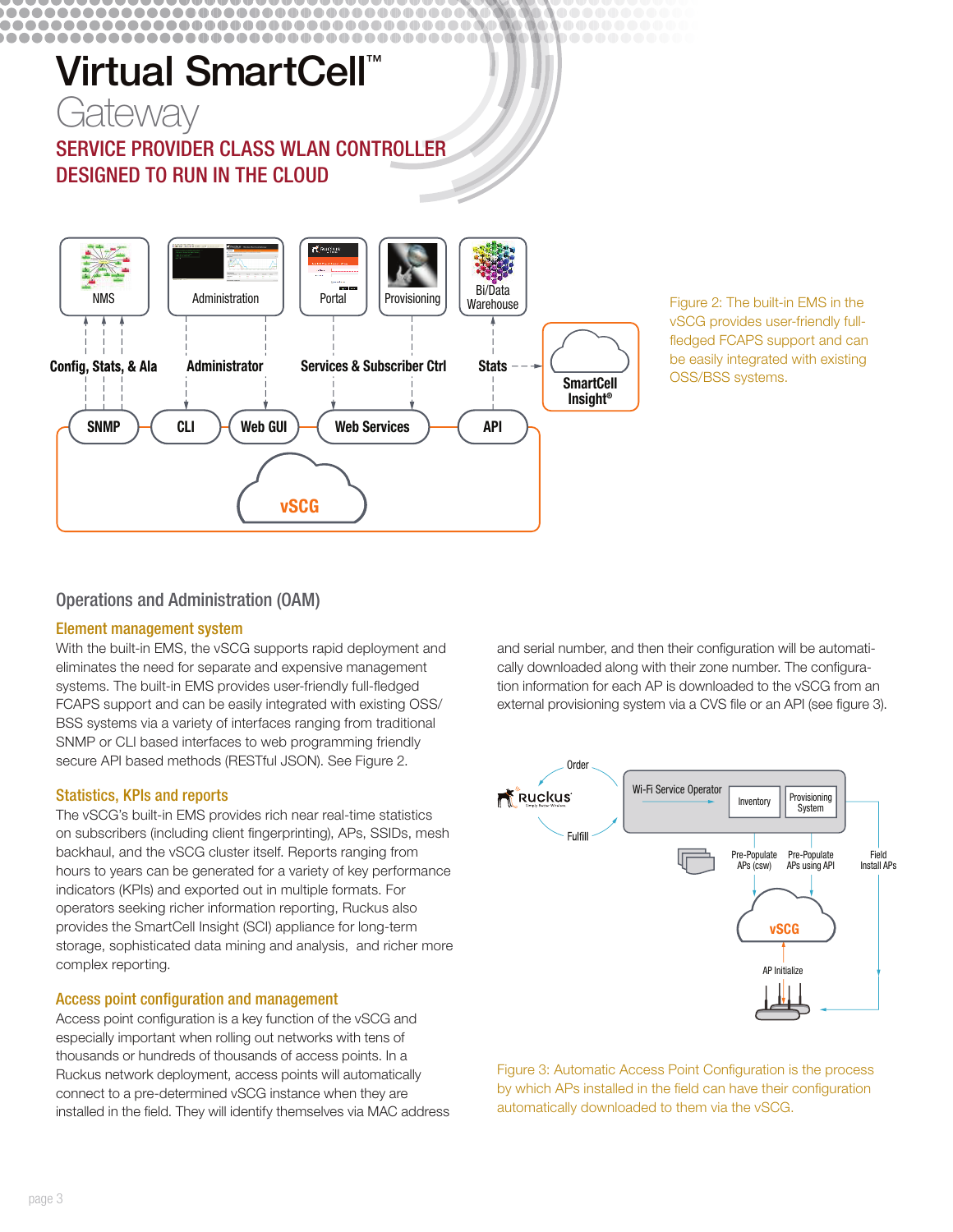# Virtual SmartCell<sup>™</sup>

,,,,,,,,,,,,,,,,,,,,,,,,,,,,,,,,,,,

# Gateway SERVICE PROVIDER CLASS WLAN CONTROLLER **DESIGNED TO RUN IN THE CLOUD**

Figure 4: The vSCG runs on a virtual machine established by the hypervisor. It in-turn runs atop the physical x86 blade servers. When deploying the vSCG in a data center, the existing cloud service management and orchestration function can interface with the vSCG through an API. This enables the rapid deployment of large numbers on managed WLAN networks in an extremely cost effective manner.





#### **Managed Services**

................

The vSCG's fully functional GUI provides concurrent role-based access control (RBAC) for viewing the Wi-Fi system resources and performance. With the support of partitioning for access in a secure manner, the vSCG allows service providers to give their managed services customers the ability to administer and monitor only the SSIDs over which they have control.

## **Virtualizing the SCG**

This is a key capability that will accelerate the deployment of managed WLAN services. It involves running the vSCG application and its OS on top of either the KVM or the VMware vSphere hypervisor. Virtualization enables a whole host of new capabilities including:

- Ability to dynamically add hardware resources as required to support the needs of a specific managed services customer, and those resources can be released just as easily. This enables a much more efficient use of data center resources.
- High availability by enabling the hypervisor to shift applications to different server modules to address failures. The vSCG application can also run in Active/Active mode for extremely high availability.
- The vSCG is well suited to deployment in a service provider's data center and it can support usage-based charging models
- Managed services customers can be assigned their own VM or they can share a VM in a multi-tenant environment as circumstances dictate. The latter is an extremely cost effective way of virtualizing the SCG function.

## **Key vSCG features**

| Monitoring                | • Enables quick views of the health of the<br>network, APs, connected devices, and alerts                               |
|---------------------------|-------------------------------------------------------------------------------------------------------------------------|
|                           | • Provides detailed views of the AP status and<br>client data                                                           |
| Remote<br>troubleshooting | • Speeds problem resolution across multiple<br>sites with easy drill-down menus                                         |
|                           | • Enables IT to perform troubleshooting<br>commands from the cloud                                                      |
| Simplified<br>deployment  | • Accelerates large-scale deployments by<br>configuring APs in groups.                                                  |
|                           | • Simplifies configuration by applying consistent<br>configurations and firmware to a group of APs                      |
|                           | • Offers flexible one-click firmware upgrades for<br>all APs or a group of APs, using a cloud-hosted<br>firmware server |
| Reporting                 | • Creates scheduled or on-demand network and<br>security reports                                                        |
|                           | • Delivers PCI-compliance reports for<br>compliance                                                                     |
| One-click<br>provisioning | • Downloads AP configurations from the cloud<br>automatically                                                           |
|                           | Requires no local IT support; any person onsite<br>can plug in and power up the APs                                     |